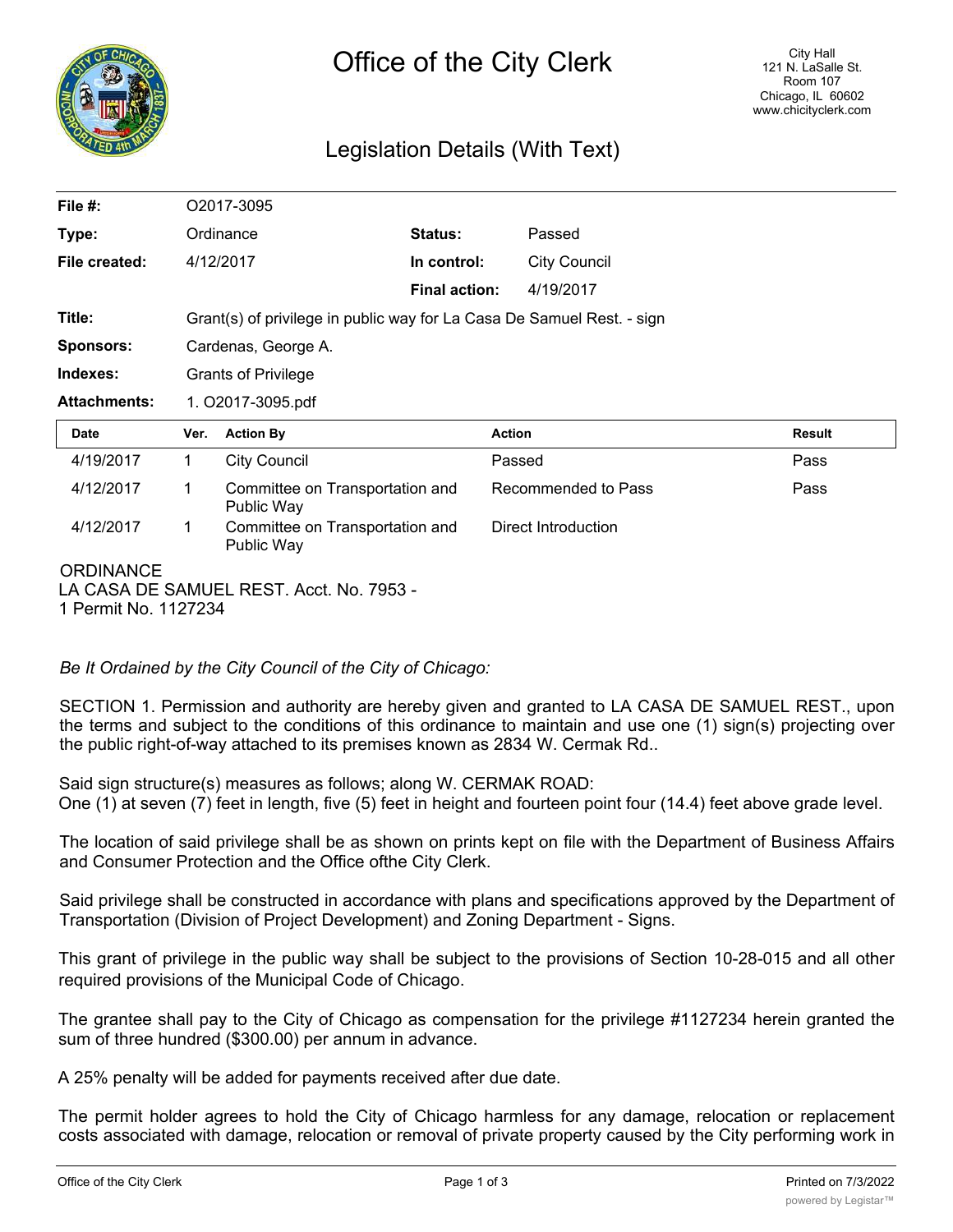#### **File #:** O2017-3095, **Version:** 1

the public way.

Authority herein given and granted for a period of five (5) years from and after 03/14/2017.

Alderman

George Cardenas 12<sup>th</sup> Ward

Page 1

(Page 2 of 3)

Department of Business Affairs and Consumer Protection Small Business Center - Public Way Use Unit City Hall - 121 N. LaSalle Street, Room 800 • Chicago, IL 60602 312-74-GOBIZ/312-744-6249 • (312) 744-1944 (ITY) htln //www cilvofchicaao oriVbacp

**03/29/2017**

Alderman George Cardenas Ward # 12 City of Chicago City Hall, Room 300 121 North LaSalle Street Chicago, Illinois 60602

### **Re: An ordinance to use and maintain a portion of the public right-of-way for one (1) sign(s) for LA CASA DE SAMUEL REST., adjacent to the premises known as 2834 W. Cermak Rd..**

#### **Dear Alderman George Cardenas:**

The applicant referenced above has requested the use of the public right-of-way for a sign(s). An ordinance has been prepared by the Department of Business Affairs and Consumer Protection - Small Business Center -Public Way Use Unit for presentation to the City Council. Because this request was made for properties located in your ward, as approved by you as per the attached, I respectfully request that you introduce the attached ordinance at the next City Council meeting.

If you have any questions regarding this ordinance, please contact Anthony Bertuca at (312) 744-5506.